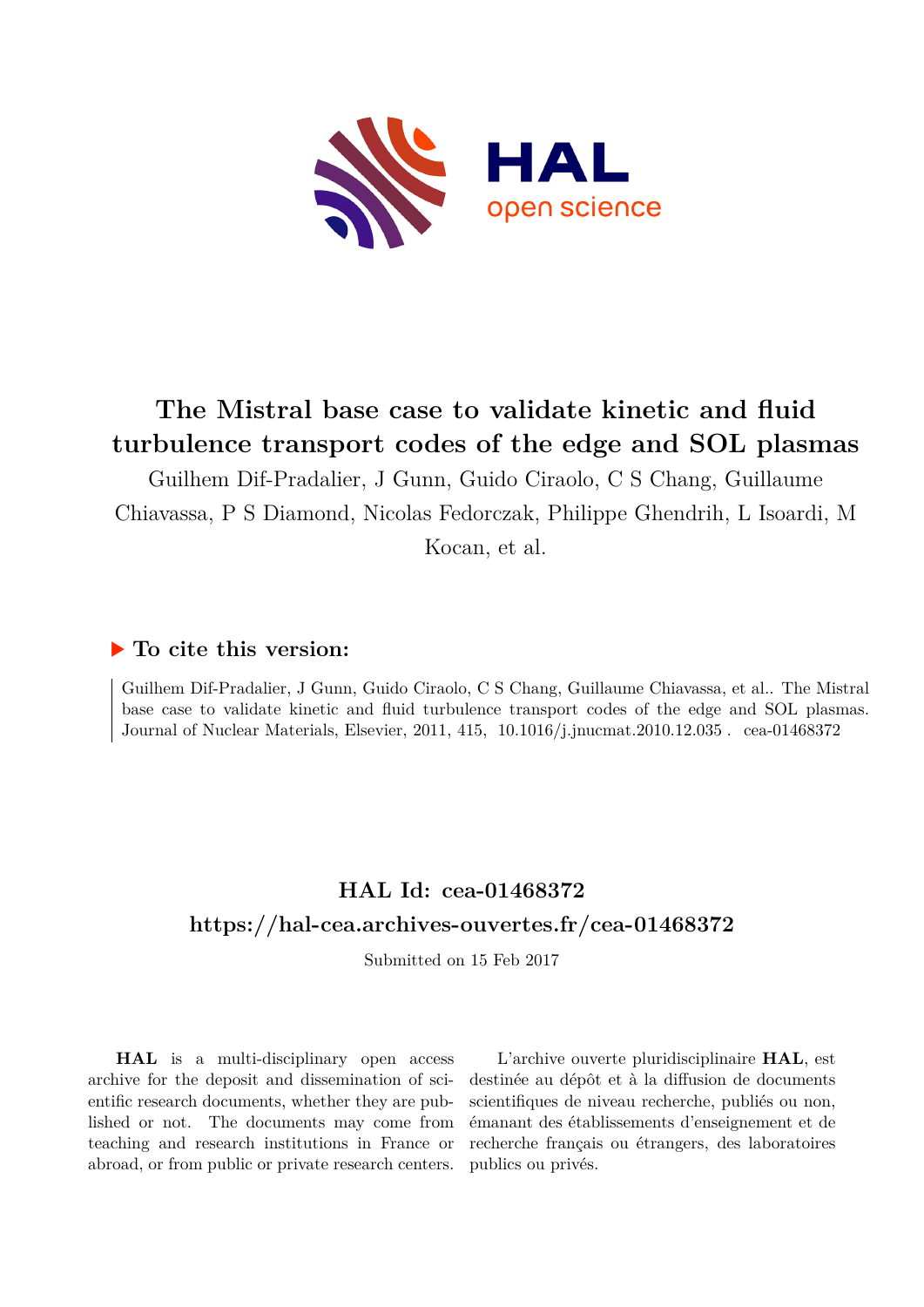### **ARTICLE IN PRESS**

#### [Journal of Nuclear Materials xxx \(2011\) xxx–xxx](http://dx.doi.org/10.1016/j.jnucmat.2010.12.035)



Contents lists available at [ScienceDirect](http://www.sciencedirect.com/science/journal/00223115)

### Journal of Nuclear Materials



journal homepage: [www.elsevier.com/locate/jnucmat](http://www.elsevier.com/locate/jnucmat)

## The Mistral base case to validate kinetic and fluid turbulence transport codes of the edge and SOL plasmas

G. Dif-Pradalier <sup>a,</sup>\*\*, J. Gunn <sup>b</sup>, G. Ciraolo <sup>c</sup>, C.S. Chang <sup>d</sup>, G. Chiavassa <sup>c</sup>, P. Diamond <sup>a</sup>, N. Fedorczak <sup>b</sup>, Ph. Ghendrih <sup>b,</sup>\*, L. Isoardi <sup>c</sup>, M. Kocan <sup>b</sup>, S. Ku <sup>d</sup>, E. Serre <sup>c</sup>, P. Tamain <sup>b</sup>, Tore Supra Team <sup>b</sup>

<sup>a</sup> Center for Astrophysics and Space Sciences, UCSD, La Jolla, CA 92093, USA

<sup>b</sup> CEA, IRFM, F-13108 Saint Paul lez Durance, France

<sup>c</sup> M2P2, UMR 6181-CNRS, 38 Rue F. Joliot-Curie, 13451 Marseille, France

<sup>d</sup> Courant Institute of Mathematical Sciences, N.Y. University, New York, NY 10012, USA

#### article info

Article history: Available online xxxx

#### **ABSTRACT**

Experimental data from the Tore Supra experiments are extrapolated in the SOL and edge to investigate the Kelvin–Helmholtz instability. The linear analysis indicates that a large part of the SOL is rather unstable. The effort is part of the set-up of the Mistral base case that is organised to validate the codes and address new issues on turbulent edges, including the comparison of kinetic and fluid modelling in the edge plasma.

- 2011 Elsevier B.V. All rights reserved.

#### 1. Introduction

The issue of transport in the edge region of fusion plasmas is among the most difficult and most crucial issue in understanding the operation of present devices and hence to predict that of ITER. Recent simulations with the code TOKAM-3D [1] have shown that when self-consistent turbulent transport was simulated one could recover the large-scale parallel flows that are observed in the experiments. Various global 3D simulation codes are presently in operation including fluid representations and gyrokinetic representations. As has been achieved for core turbulence [2], there is now a growing need to determine a reference base case in order to provide a means to both compare the codes (benchmarking) but also validate them. In particular, it is important to assess the role of the kinetic effects in the physics of the edge, SOL and divertor. It is clear that a divertor configuration will have to be considered for such a purpose. However, such simulations are demanding for the present state of the art modelling effort since the cold plasma that builds-up in the divertor leads to very small Larmor radii. Because the characteristic scales of turbulent eddies are governed by the Larmor radius,  $k_\perp \rho_I$   $\sim$  0.3, very large meshes are required, following typically a  $\rho^{*-3}$  scaling. The Tore Supra experiments provide an interesting alternative. First the circular geometry allows one to simplify the magnetic geometry, second the relatively hot

0022-3115/\$ - see front matter © 2011 Elsevier B.V. All rights reserved. doi[:10.1016/j.jnucmat.2010.12.035](http://dx.doi.org/10.1016/j.jnucmat.2010.12.035)

plasmas are less demanding regarding the  $\rho^*$  values and therefore the mesh size, third, there is a wealth of very interesting observations that relate turbulence, transport and the choice of the limiter configuration with very small changes of the magnetic equilibrium. Last and not least, Tore Supra is characterised by significant ripple that can be varied with a proper positioning of the plasma within the chamber. This provides a means to modify the plasma toroidal rotation while maintaining most other parameters constant [3,4]. Together with appropriate diagnostics, this offers a unique opportunity to investigate plasma rotation and validate the modelling effort. The latter point is all the more important that rotation shear of the plasma is understood to be a key player of the barrier formation [5], the H-mode remaining to be consistently modelled.

#### 2. The physics of the Mistral base case

The Tore Supra experiments that we consider in the Mistral base case have the following common characteristics. Magnetic surfaces are circular with typical major radius R  $\sim$  2.4 m, minor radius  $a \sim 0.7$  m, elevation with respect to the midplane  $z \sim 0$  m, toroidal magnetic field  $B_{\varphi}$  = 2–4 T and plasma current  $I_p$  = 0.6– 1 MA.

#### 2.1. Magnetic equilibrium

The toroidal field is generated by  $N_{\text{coil}}$  = 18 identical circular coils  $R_{\text{coil}}$  = 2.2 m, inner minor radius  $a_{\text{coil}}$  = 1.154 m (radial thickness  $\Delta a_{\text{coil}}$  = 0.226 m, each coil has  $N_t$  = 2028 turns, The ripple can be approximated by  $\delta B_{r,\text{ripple}} = \langle B_{\varphi} \rangle \sin(N_{\text{coil}}\varphi_r)$  (-0.5 $\Delta_0$ ) ex $p[-(a_{\text{coil}} - r_r)/\lambda_{\text{ripple}} - (\theta_r/\theta_{\text{ripple}})^2]$ . Where  $\delta B_{r,\text{ripple}}$  is aligned along

<sup>⇑</sup> Corresponding author. Address: Bât 513/151, IRFM, CEA Cadarache, 13108 Saint Paul lez Durance, France.

<sup>⇑⇑</sup> Presenting author. Address: Center for Astrophysics and Space Sciences, UCSD, La Jolla, CA 92093, USA.

E-mail addresses: [gdifpradalier@ucsd.edu](mailto:gdifpradalier@ucsd.edu) (G. Dif-Pradalier), [philippe.ghendrih@](mailto:philippe.ghendrih@cea.fr) [cea.fr](mailto:philippe.ghendrih@cea.fr) (Ph. Ghendrih).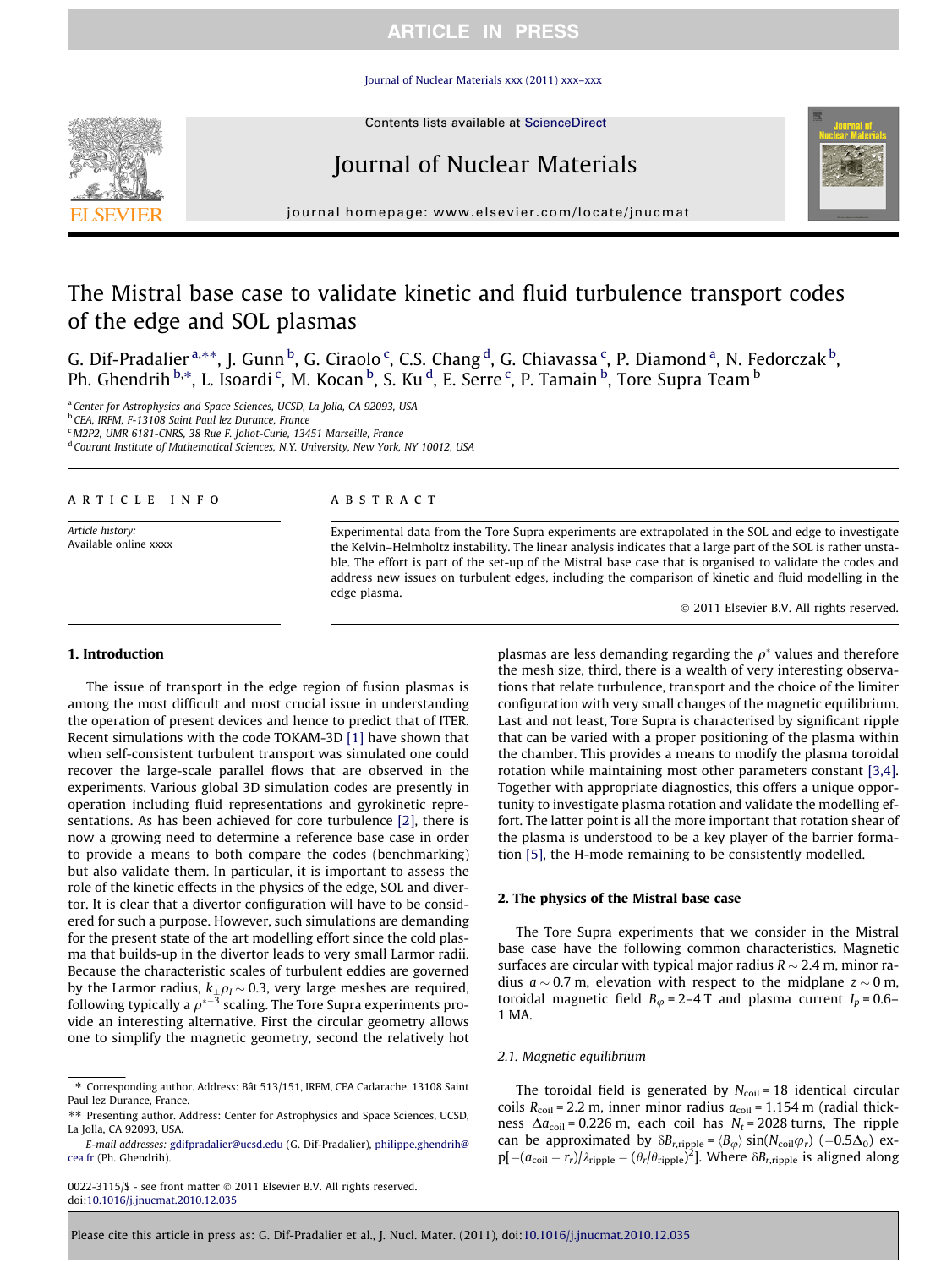the radial coordinate in the toroidal frame with major radius  $R_{\text{coil}}$  at the position  $(r_r, \theta_r, \varphi_r)$  with  $\theta_r = 0$  at the midplane low field,  $\varphi_r = 0$ between two coils and  $\lambda_{\text{ripole}}$  = 0.182 m,  $\theta_{\text{ripole}}$  = 5 $\pi/6$ , and the maximum radial displacement governed by the ripple at the coil location is  $\Delta_0$  = 0.066 m. The averaged toroidal field is  $2\pi R\langle B_{\varphi}\rangle = \mu_0 N_{\text{coil}} N_t I_{\text{coil}}$ , where  $I_{\text{coil}}$  is the coil current (ranging from 500 A to 1000 A). Within the precision of the measurements, the magnetic surfaces are circular with shifted magnetic surfaces depending on the Shafranov shift parameter  $A = \beta_p + l_i/2$ , with major radius  $R_r = (R_a^2 + (a^2 - r^2)(1 + \Lambda))^{1/2}$ ,  $R_a$  being the major radius of the last closed magnetic surface with radius a. In this framework, the poloidal magnetic field can conveniently be approximated by  $B_\theta = \langle B_\theta \rangle \left(1 + A r \cos(\theta)/R_r\right)$  where  $2\pi r \langle B_\theta \rangle = \mu_0 I_p$ . Analytical expression for the safety factor, holding for the outer plasma with vanishing plasma current, and intrinsic magnetic coordinates can then be calculated [6].

#### 2.2. Reference cases

The four reference cases of the Mistral base case have been investigated in [4]. These limiter plasmas differ by the location of the main limiter. The limiters that have been used in these experiments are such that the limiter structure is quasi-axisymmetric so that in the modelling effort, axisymmetric limiters can be considered. The first case, labelled HFS for High Field Side, appears as a standard inner bumper configuration. The second case is a standard Tore Supra limiter configuration using the lower limiter (ion grad B drift being oriented downwards), it is labelled BOT. The third case, labelled LFS for Low Field Side, is limited by outer limiters, the plasma centre being at  $z = 0$  to preserve up–down symmetry. Finally, the configuration labelled as TOP, in quasiidentical to the previous case, the contact point being shifted upwards on the outboard limiters so that the up–down symmetry is broken. These four configurations are analysed with a reciprocating probe with vertical displacement from a top port at major radius  $R_{probe}\sim$  2.55 m. Very strong differences are reported for these experiments. First the e-folding length of density is typically 120 mm for the HFS configuration and 30 mm for the LFS configuration. Also, the parallel Mach number is oriented clockwise in the poloidal plane (positive) in the TOP configuration, but counter clockwise (negative) in both the HFS and BOT configurations. In the LFS configuration, the Mach number is small and clockwise. Last and not least, the magnitude of this flow is large, typically  $M_{\rm \scriptsize{//}}$   $\sim$  0.5. First 3D turbulence simulations have allowed us to recover the sign and magnitude of the parallel flow in the standard BOT configuration [1]. Fluctuations measurements have been performed for these configurations [7,8]. These measurements indicate that the particle transport is ballooned on the outer midplane extending typically from  $-50^{\circ}$  to 50 $^{\circ}$ . Finally, ion temperature measurements have also been performed in [9]. In the latter paper in the BOT configuration, the ion temperature is of the order of 80 eV at the last closed flux surface, a factor 3 larger than the electron temperature, with e-folding lengths of order 41 mm for  $T_i$  and 32 mm for  $T_e$ . It is important to underline that these temperature measurements are defined as that of the background plasma between the bursts that govern transient increases of the temperature. The data analysed in the present paper has been obtained in a 3.8 T shot. At the probe location the hybrid Larmor radius  $\rho_s = [(T_e + T_i)/m_i]^{1/2}/(eB/m_i)$ , then ranges from  $\sim$ 0.38 mm,  $\rho^*$  = 5.3  $\times$  10<sup>-4</sup>, at the last closed magnetic surface to 0.12 mm,  $\rho^*$  = 1.7  $\times$  10<sup>-4</sup>, at r/a = 1.1. The physics addressed in the present version of the Mistral base case have also been addressed in divertor configurations [10]. However, modelling the latter configuration adds all the complexity of divertor physics. The limiter experiments thus appear to be an appropriate reduced case to investigate the physics of edge flows.

#### 3. Stepping from the local probe measurements to 2D background plasma

An important issue in the validation effort relies on using dimensionless parameters, such as  $\rho^*$ , as well as appropriate coordinates. Shaped plasmas have led to consider the poloidal magnetic flux as the appropriate radial coordinate. Regarding parallel transport, one finds that intrinsic magnetic coordinates, the angles  $\theta^*$ and  $\varphi^*$ , are more appropriate since they are characterised by the following proportionality relations;  $ds = q R_0 d\theta^*$ , and  $ds = q R_0$  $d\varphi^*$ , where  $R_0$  is a reference major radius constant on a magnetic surface and s the curvilinear abscissa. Proportionality between the connection length (along the s coordinate) and the angles is particularly powerful to address the effect of poloidally localised sources. Edge plasma physics are particularly difficult to diagnose in a comprehensive and coherent way. In the most optimistic case, one must consider a 2D description of the steady state plasma, steady state standing here for the time averaged plasma. Ripple and non-axisymmetric plasma facing components will govern 3D effects. However, measurements in the plasma boundary are localised poloidally and toroidally. Full torus, turbulence simulations of the edge and SOL plasma [1,11] will then have to match these local conditions. Similarly, transport simulations in the edge are being performed in the limiter configuration with the SOLEDGE-2D code [12,13] and aim at recovering these measurements by adjusting the transport coefficients for the transverse particle and momentum diffusion. It can be shown that for large enough temperatures, the plasma in limiter configurations tends to be isothermal in the parallel direction. However, ion and electron temperature physics are also presently included in this modelling effort [14]. We will consider here such background plasma together with an analytical description to analyse the Kelvin–Helmholtz stability of such plasmas. This specific interest is both governed by the need to gain insight in the physics of the edge flows and to investigate potential issues raised by instabilities generated in the vicinity of the limiters. The chosen approach adopted here is similar to the so-called onion skin modelling [15]. One assumes that the total plasma pressure  $\Pi = n(T_e + T_i)(1 + M_i)^2$  is approximately constant along the field lines [12,13], so that the measurement of the saturation current (e  $n c_s$ ) and that of the parallel Mach number yield  $\Pi/(m_i c_s)$ where  $c_s$  is the sound speed  $(m_i c_s^2 = T_e + T_i)$ . Reasonable assumptions on the source location and magnitude then allow one to extrapolate the local measurements to the whole SOL. For the sake of simplicity, we consider a piecewise transverse particle flux and assume that the variation of the Mach number is governed by this cross-field transport. This assumption is rather specific of limiter configurations where SOL recycling will tend to be small. Given the input from the experimental analysis, we assume that the ballooned transport extends from  $-\theta_{bal}^*$  to  $\theta_{bal}^*$  hence with up–down symmetry with respect to the outboard midplane [4,8],  $\theta_{bal}^{ast} \sim 0.22 \pi$  in intrinsic coordinate  $\theta^*$ , see Fig. 1. The probe is located approximately at  $\theta^*_{probe} \sim 0.45^* \pi$  while the bottom limiter is located at  $\theta_{lim}^* \sim -0.45^* \pi$ . Following the formalism presented in [16], one can relate the particle flux to the integral of the source term  $\Gamma(\theta^*) = \int_0^{\theta^*} ds$ . Using the appropriate angle  $\theta^*$  then allows one to determine the parallel particle flux at the limiter, in both the co and counter direction and at the probe location:

$$
\Gamma_{\text{lim}}^+ = [S_{\text{bal}}(\theta_{\text{bal}}^* + \theta_{\text{stag}}^*) + S_{\text{unif}}(-\theta_{\text{lim}}^* + \theta_{\text{stag}}^*)]qR_0 \tag{1a}
$$

$$
\Gamma_{\text{lim}}^- = -[S_{\text{bal}}(\theta_{\text{bal}}^* - \theta_{\text{stag}}^*) + S_{\text{unif}}(2\pi - \theta_{\text{lim}}^* - \theta_{\text{stag}}^*)]qR_0 \tag{1b}
$$

$$
\Gamma_{probe} = -[S_{bal}(\theta_{bal}^{*} - \theta_{stag}^{*}) + S_{unif}(\theta_{probe}^{*} - \theta_{stag}^{*})]qR_{0}
$$
\n(1c)

The choice of the signs of the fluxes is done in agreement with the experimental definition of the sign of the Mach number. In this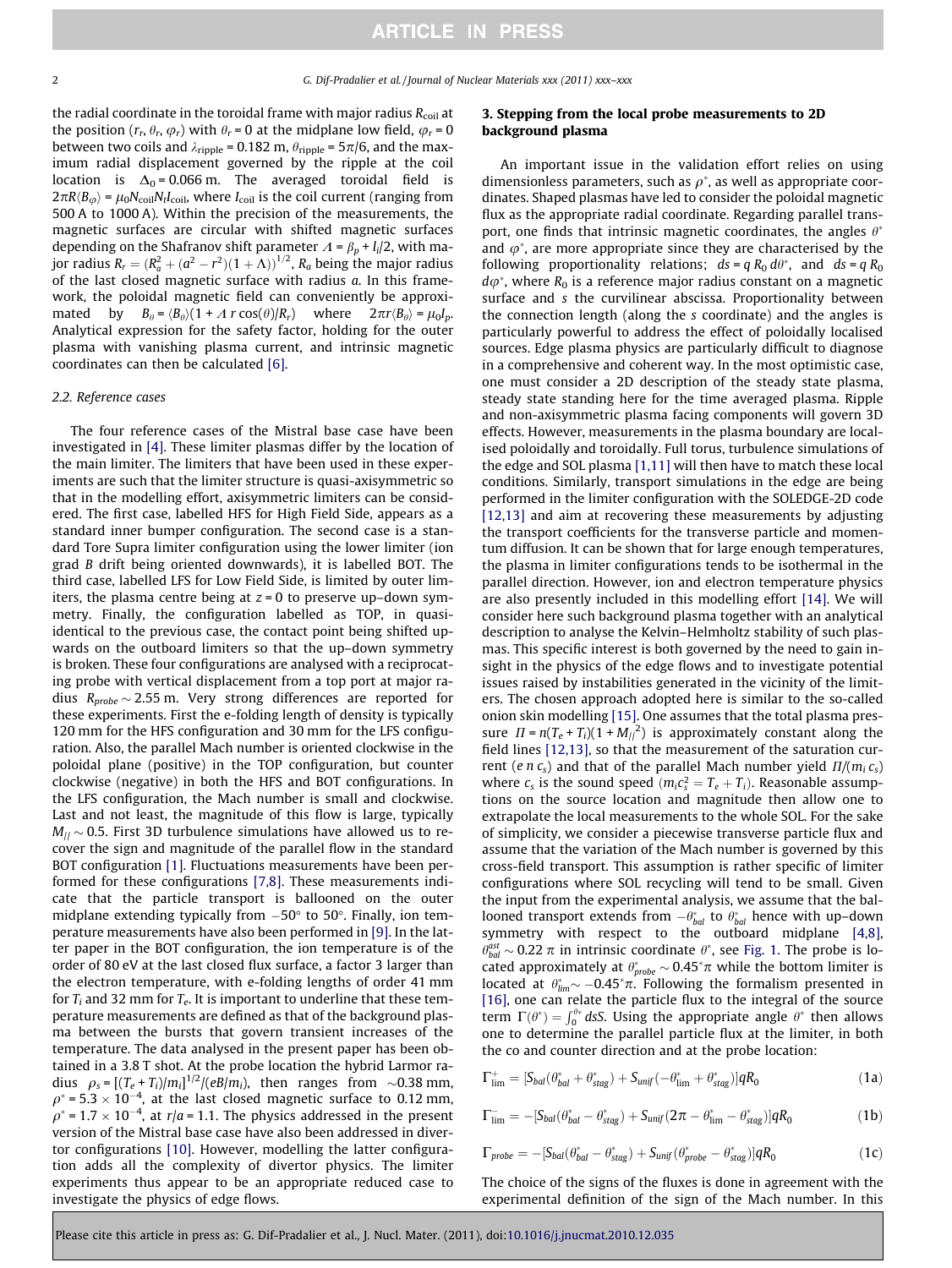

Fig. 1. Intrinsic angle  $\theta^*$  versus the standard poloidal angle. The two crosses correspond to the extent of the enhanced ballooned transport region and to the location of the probe.

analysis  $\theta^*_{stag}$  is the poloidal location of the stagnation point while  $S<sub>unif</sub>$  is the uniform source and  $S<sub>bal</sub>$  is the ballooned step increase of the source on the low field side. We assume here that the total plasma pressure is nearly constant along the field lines and introduce the control parameter  $\mathcal A$  such that:

$$
\mathcal{A} = \frac{2M}{1 + M^2} = \frac{2\Gamma c_s}{\Pi/m_i} \tag{2}
$$

where  $c_s$  is the sound velocity and  $\Pi$  the total plasma pressure. This parameter weighs the relative contribution of the parallel variation of the Mach number  $\partial_{s}M$  and that of the density  $\partial_{s}Log(n)$  in the variation of the total plasma pressure  $\Pi$ . At the limiter, one readily finds  $A = \pm 1$  while at the probe one can compute A given the Mach number measurements. The constant  $\Pi$  and constant  $c_s$  approximation, supported in [13,14], then allows one to obtain two constraints and then determine the peaking factor of the ballooned transport  $S_{bal}/S_{unif}$  as well as the location of the stagnation point  $\theta^*_{stag}$ , Fig. 2. Given the shape and location of the ballooned source term as well as its peaking factor, it is then possible to map the probe measurement on the total SOL. A 2D plot of parameter  $\mathcal A$  together with profiles of  $A$  and of the density at the probe location are shown on Figs. 3a and b. Two parts in the extension of the data are shown, the parallel extension and a radial extension into the edge plasma. An exponential decay of  $A$  is chosen into the plasma edge that governs a rapid smoothing of the density in the poloidal direction as well as a decrease of the Mach number in the plasma edge. This



Fig. 2. Peaking of the ballooned transport with respect to the uniform background transport and location of the stagnation point.



Fig. 3a. 2D plot of the parameter A. The black curve corresponds to the  $A = 0$  line.



Fig. 3b. Profiles of the control parameter  $A$  at the probe location, experimental data and extrapolation into the plasma edge.

radial extrapolation is not backed by experimental data, at this stage it is only a reasonable assumption.

#### 4. Local stability analysis of Kelvin–Helmholtz instability

Several instability mechanisms have been analysed in the edge and SOL plasmas [17,18]. Of particular interest is the Kelvin– Helmholtz instability driven by gradients of the parallel flow velocity [19] in both experiments and in the modelling effort [11]. The extrapolation of the experimental data obtained in Section 3 is used here to determine a value of one of the critical parameters that drive the onset of the Kelvin–Helmholtz instability. The Schmidt parameter is defined as the ratio of the momentum diffusion coefficient  $v_\perp$  and of the particle diffusion coefficient  $D_\perp$  in the transverse direction,  $Sc = v_\perp/D_\perp$ . These parameters are effective coefficients governed by turbulence (in particular  $D_{\perp}$  is undefined for collisional transport). In practise, these coefficients thus depend on the turbulent transport that will include Kelvin–Helmholtz turbulence. In the spirit of the linear analysis, one should consider only the subgrid transport and turbulent transport not stemming from the Kelvin–Helmholtz instability. This cannot be achieved when considering experimental data. Rather than seeking to extrapolate these coefficients from the present data, we evaluate the required Schmidt parameter to trigger the instability. The linear analysis, assuming scale separation between the unstable

Please cite this article in press as: G. Dif-Pradalier et al., J. Nucl. Mater. (2011), doi[:10.1016/j.jnucmat.2010.12.035](http://dx.doi.org/10.1016/j.jnucmat.2010.12.035)